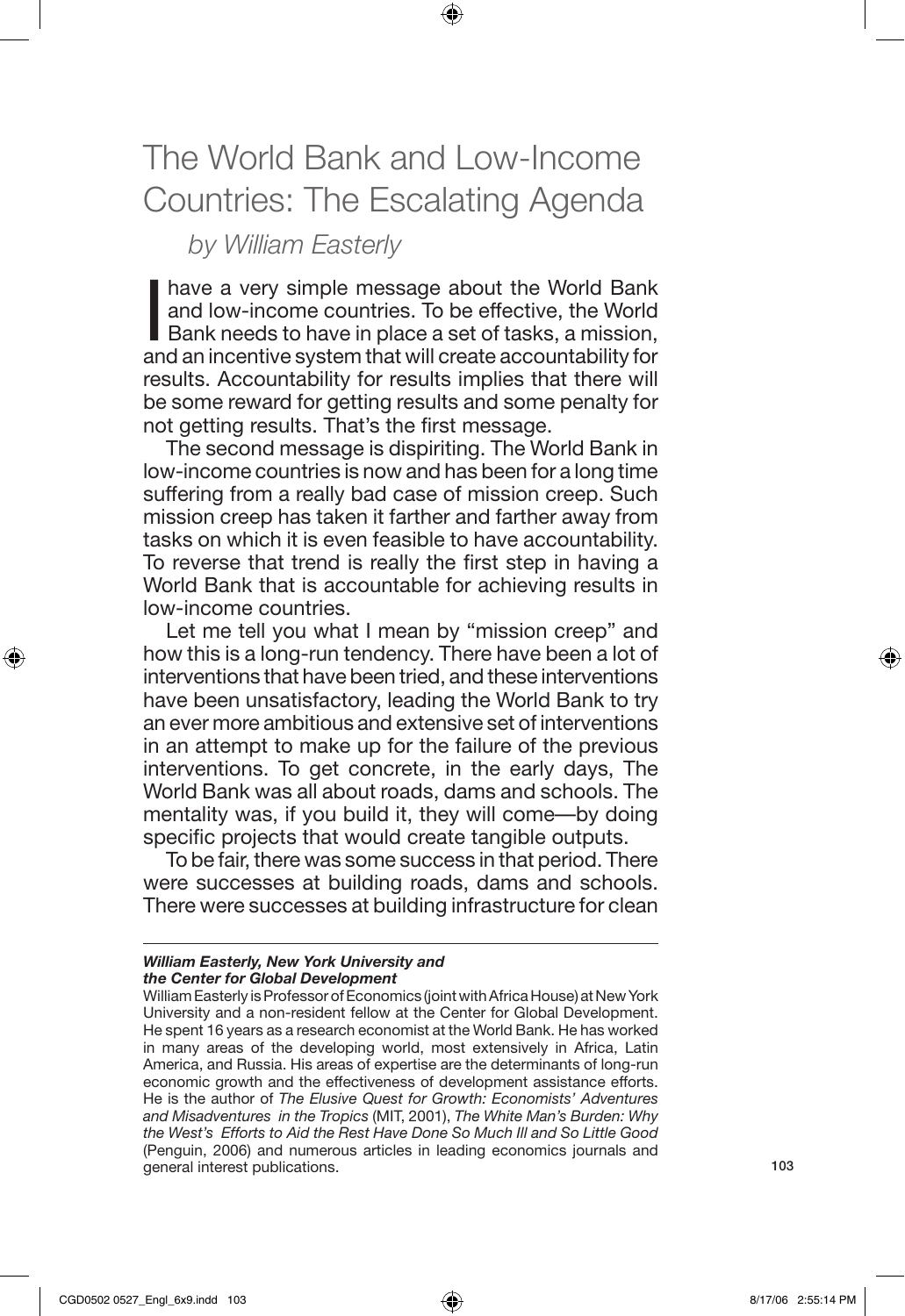water, and indicators of access to those services have actually gone up in Africa. In fact, one of the success stories that is not talked about enough in the literature is that there have been some major achievements in Africa and they usually have to do with the specific project tasks that used to be the main mission of the World Bank.

⊕

There was also a certain level of dissatisfaction that such specific projects did not bring rapid development to Africa, and so then we move to the next phase. The idea took hold that to be effective, project interventions needed to take place in the presence of good macroeconomic and microeconomic policies, mainly free markets, free trade, low government deficits, macro stability—the Washington consensus. This line of thinking brought us to the age of structural adjustment.

The World Bank, beginning in 1980, started making loans conditional on adopting a large number of policy reforms in an attempt to redress what was perceived as a gap in the previous effort, or as a reason why the previous effort failed: that the interventions were not themselves enough to create development, because if the overall policy environment was so badly distorted, then development would not happen.

Unfortunately, structural adjustment did not work. Growth did not happen. Policy reforms were very erratic and uneven. The consensus in the scholarly literature currently is that, overall, structural adjustment lending failed to attain its objectives.

If you want to go beyond the scholarly literature, then there is a simple stylized issue of real import, which is the main topic on the agenda of the IMF-World Bank meetings this weekend, and that is debt relief.

Debt relief is talked about as sort of this benevolent thing that rich countries are doing for Africa, but what we forget is the flip side of debt relief, that debt relief is really a sign of the failure of structural adjustment.

It is precisely those countries that got a lot of structural adjustment loans that became HIPC (Heavily Indebted Poor Countries), and thus found themselves in need of debt relief. The fact that they could not pay back zero interest loans with a 40-year maturity is itself a completely compelling sign that structural adjustment lending had failed in these countries.

That is true not only of the obvious failures that had negative growth in Africa (which are the majority of those

⊕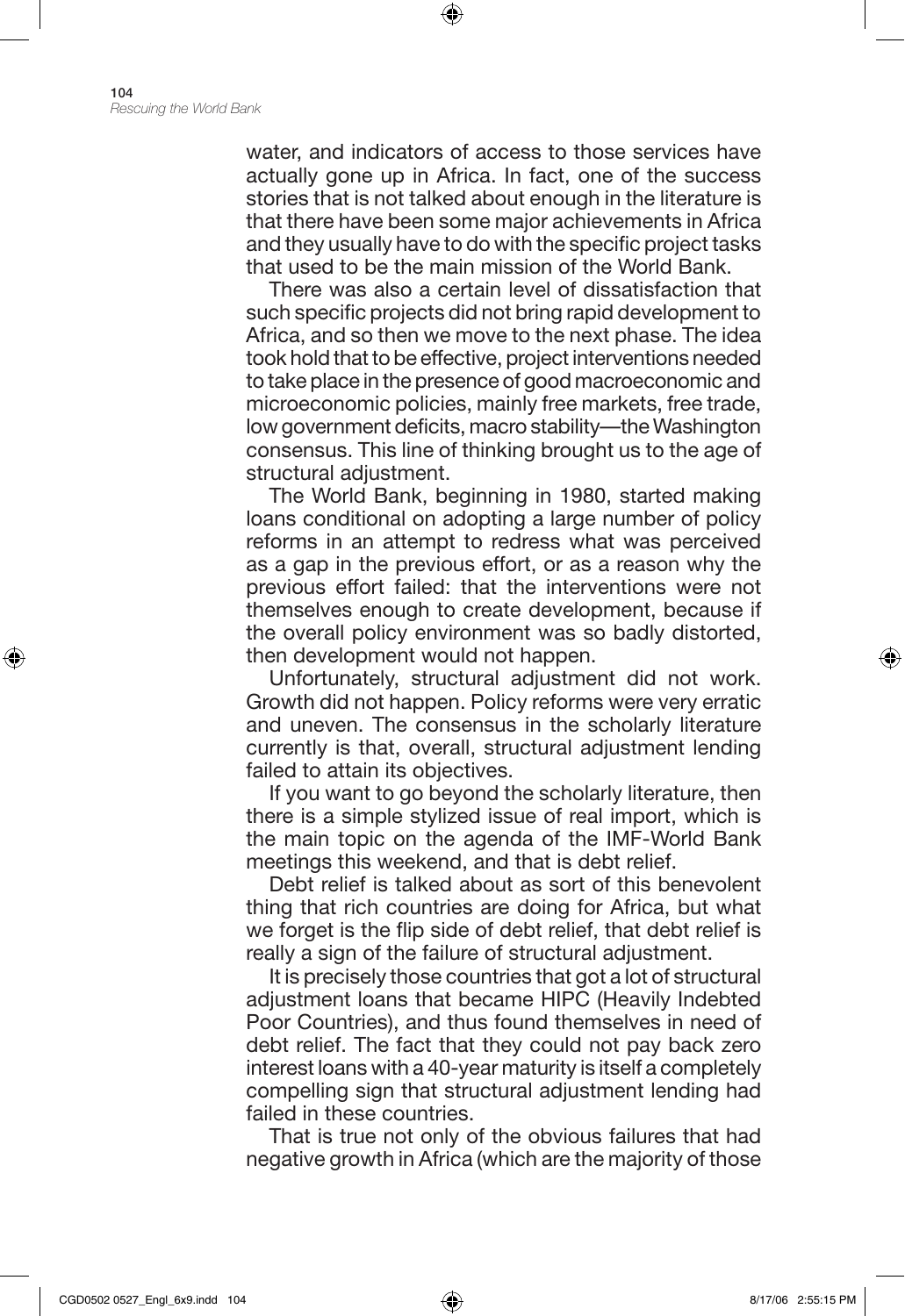who received structural adjustment loans). It is also true of those that are touted as success stories of structural adjustment—countries the likes of Uganda and Ghana are also getting debt relief. Even the success stories have not been able to pay back structural adjustment loans.

⊕

Then we have the next wave of escalation, which maintained that if policies were not the answer, then institutions must be, meaning that the task of international agencies like the World Bank should be to try to promote change and progress in institutions.

There are also various kinds of new vehicles loosely related to promoting institutions, like the new poverty reduction strategy papers, and, in general, all kinds of initiatives to try to promote institutions. I have difficulty understanding exactly how these initiatives are supposed to work, for the simple reason that no one really knows how to change institutions from the outside.

We can think of specific piecemeal things that would change institutions for the better. However, we really do not yet know how to achieve a wholesale transformation of institutions. The evidence that we have is that, if anything, aid leads to a worsening of good governance in recipient countries.<sup>1</sup>

That is essentially where we are now, except in some countries there has even been a further step, indeed an even more ambitious one, which is in the states that are called "failed states." It is in these countries where we have even more escalation, where international organizations would actually take over some of the functions of government and have some kind of new trusteeship type arrangement in failed states. This is exceedingly difficult, no doubt, and yet a further escalation of the current thinking that if we can't change institutions from the outside, let's ourselves become the institutions and take over.

What, then, is going on here? Why do I say that escalation has taken us farther, and taken the World Bank ever farther and farther away from being accountable?

Well, there are two big problems with this escalation. One is measuring results and the other is what the results depend on. Measuring the World Bank's effort and second, what the outcomes depend on. So you can see with each successive step, it becomes more and more difficult to measure the World Bank's effort.

⊕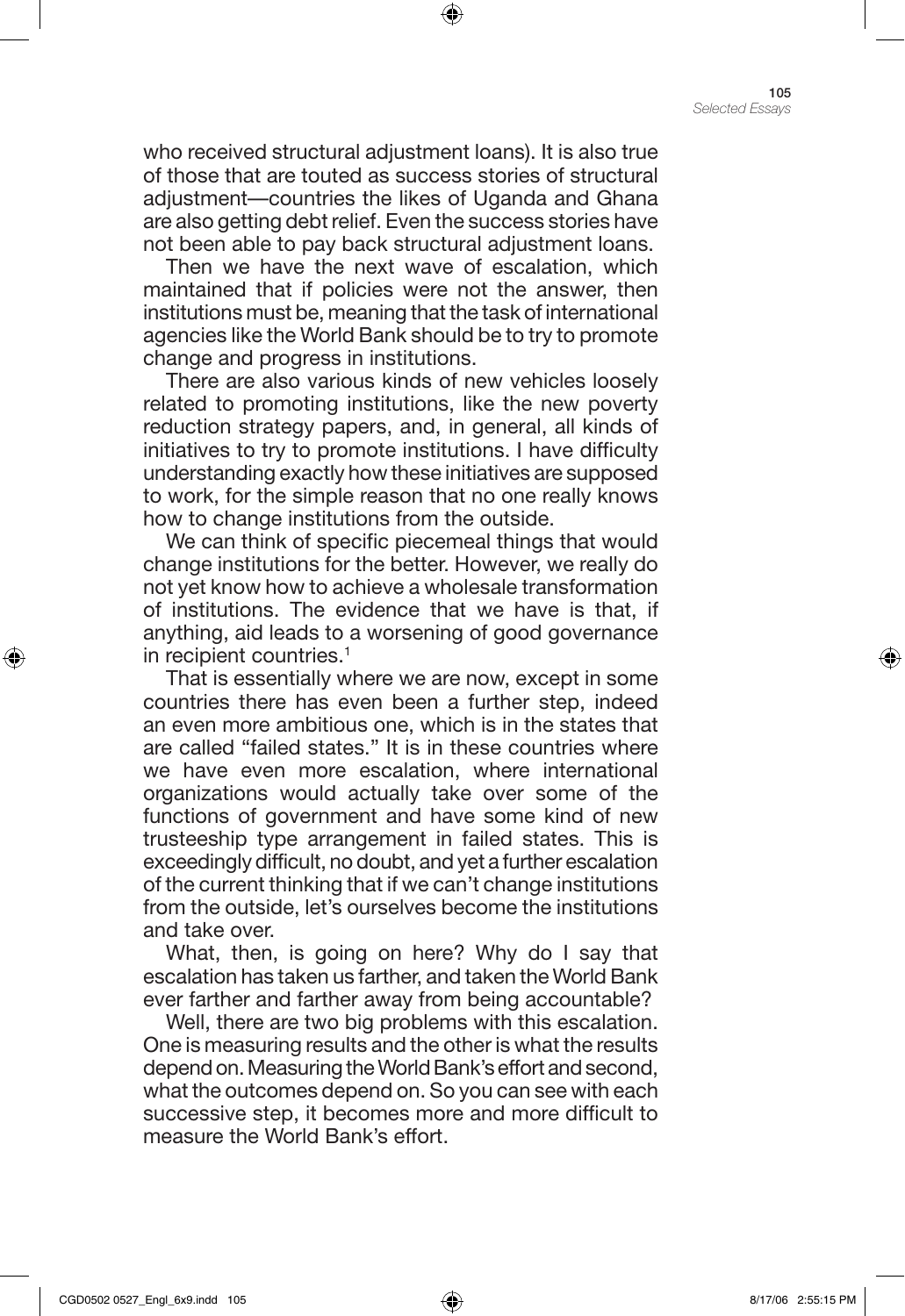It was easy to measure the World Bank's effort when it was just building a road or building a dam—something highly visible, that could be monitored and accounted for—and it would be very embarrassing if the World Bank gave money for a road and it was not built.

⊕

With structural adjustment it became much more difficult to hold the World Bank accountable for the goal of changing policies and the effort that goes into changing policies.

Of course, the natural question is: how do you measure what policy would have been without World Bank intervention? How do you actually measure changes in policies? Policies are a very ill-defined set of lots of different actions.

With institutions, it becomes even more difficult to measure progress, and of course with post-conflict reconstruction, where you're trying to change everything, then the game is up and it becomes hopeless to try to measure the World Bank's contribution.

The second problem for accountability with the mission creep of the World Bank is that with each step of escalation the results depend on more and more factors besides simply what the World Bank does. When the World Bank is building a road, the outcome mainly depends on the actions of the World Bank itself. The World Bank can pretty much determine whether a road gets built or does not get built.

Yet with changes in policies, there are now many actors trying to influence the country to change even more policies, and more so with institutions. Such changes depend not only on outside factors but also domestic political factors, meaning that it becomes increasingly routine to escape accountability because if something goes wrong, everybody can point fingers at everybody else.

The World Bank can say it is the IMF's fault, the IMF can say it's the World Bank's fault, or they both can say it was the recipient government's fault. Alternatively, the recipient government can just say it was the fault of politics that left them powerless.

Blame can also be leveled against outside factors like a hurricane or terms of trade shock, meaning that nobody can be held accountable for the results in these areas. So it becomes overly burdensome to simply hold the World Bank accountable for efforts in these areas.

⊕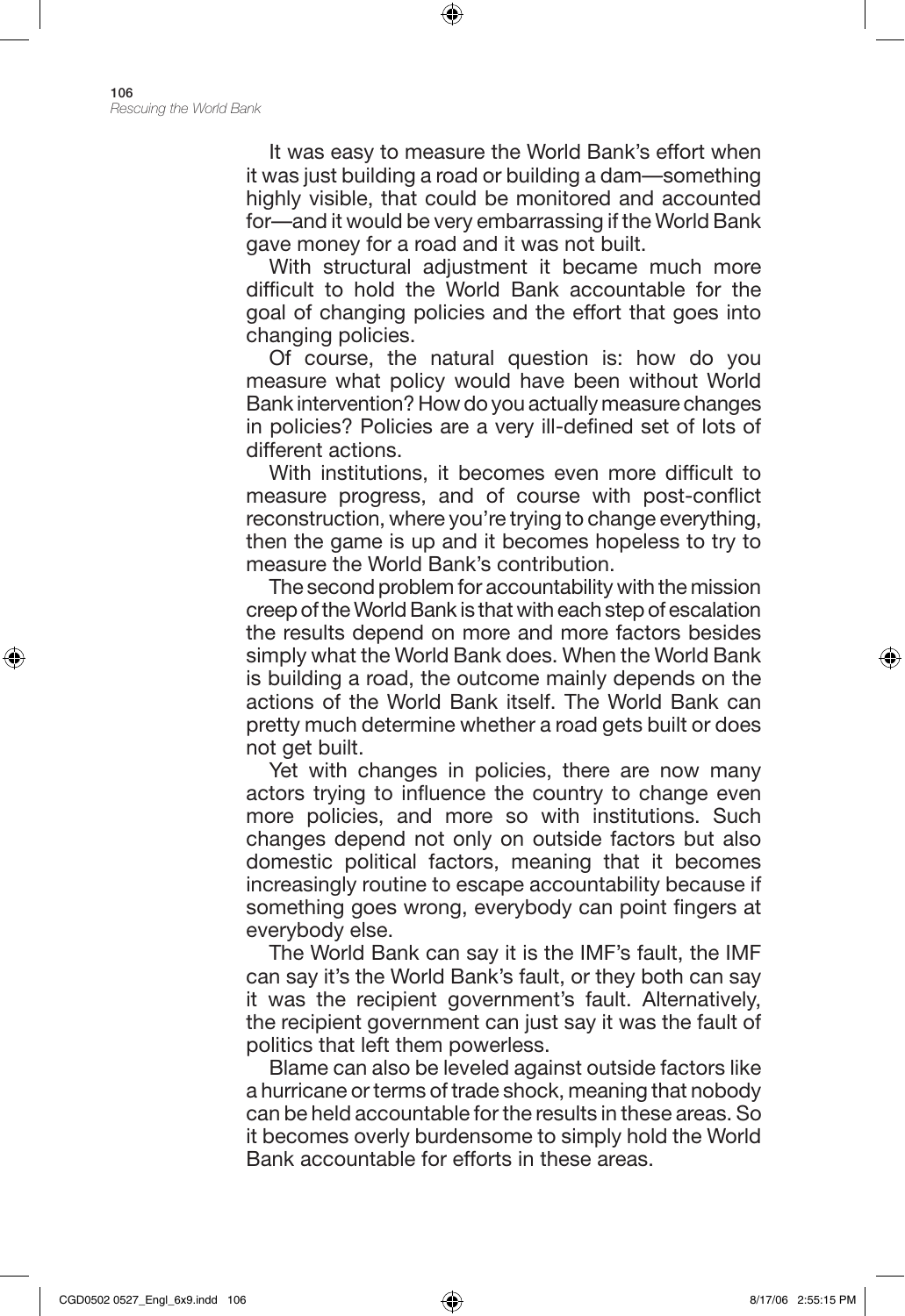To make matters worse, with each step it becomes more difficult to prove that the World Bank can even affect these outcomes. With infrastructure projects, for example, it is fairly obvious that the World Bank can build a road, if it wants to. There may be problems with maintenance, but those problems could be solved with particular measurable efforts.

⊕

The evidence on changing policies is much weaker. Pretty much the result is, aid does not change policies. The evidence is also such that aid does not change institutions, at least not for the better. It may change them for the worse, and God only knows what we may find ten years from now of the effect on post-conflict countries, of whatever the effort of the World Bank was.

With all of these problems, it seems we have moved ever farther and farther away from accountability. What needs to happen to reverse this trend of escalation and why has escalation happened?

Let's go back to the scholarly literature on development. One thing emerging more and more from the literature is that aid, and outside actors like the World Bank, cannot achieve development and transformation of other societies like poor countries in Africa. This is still a very controversial conclusion but seems to be borne out by a lot of evidence, such as the poor track record of the escalating interventions.

Development and transformation is just something that outside actors cannot achieve. They do not have the tools, the ability, the incentives, and accountability in place to do so effectively. Even if they did have the incentives and accountability, it is not clear that outsiders like the World Bank can achieve wholesale transformation of another society like the complex societies in lowincome Africa.

Does that mean that all is lost? No. There are still a lot of good things that aid can do. Aid can do those small piecemeal things like building roads and maintaining them, like getting 12-cent medicines to children who would otherwise die from malaria, like sinking boreholes and getting clean water so that people don't get sick from contaminated water.

Aid can do small-scale things like the current project in the World Bank on the costs of doing business, in which you try to take specific piecemeal steps to lower the red tape of doing business in developing countries. Doing

⊕